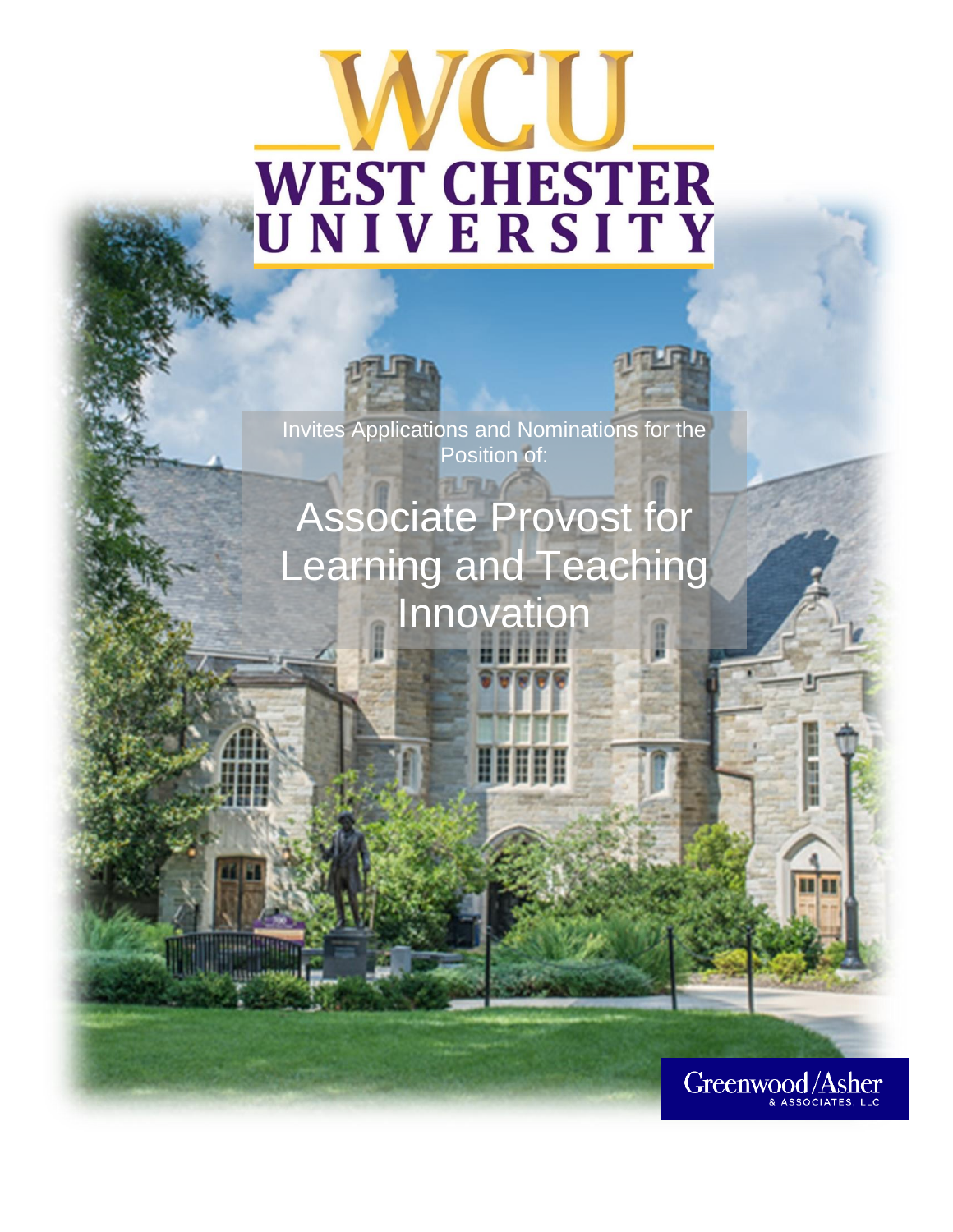## The Opportunity

West Chester University seeks an academic innovator with extensive knowledge of trends in technology and higher education; current research on digital teaching and learning, online learning pedagogy; and the emerging platforms and tools for delivering digital education. Reporting to the Deputy Provost, the Associate Provost for Learning and Teaching Innovation (APLTI) will have the opportunity to make a significant impact in forming the vision and direction of the University in face-to-face, blended, and fully online classes.



## The Role of the Associate Provost for Learning and Teaching Innovation

The successful candidate will be an experienced leader who connects with the mission, culture, and business of higher education. The APLTI will be responsible for cultivating and strengthening connections among people across the University who are passionate about learning, sharing ideas, and contributing to education innovation at West Chester University. The APLTI will serve as a visible and adept relationship builder with a demonstrated capacity to cultivate trust and partner effectively with administrative leaders, faculty, staff, and students. The APLTI will advance educational innovations by supporting, conducting, and disseminating teaching and learning research, as well as building and evaluating the institution's education technology tools and working with faculty and staff to use them effectively.

The APLTI will lead and oversee individuals within the [Office of Digital Learning and Innovation](https://www.wcupa.edu/distanceEd/default.aspx) which includes an administrative assistant, six instructional designers, and two learning technologists. West Chester University's Office of Digital Learning and Innovation is housed within Academic Affairs. It offers flexible and convenient distance education programs that are accessible outside the traditional classroom. Staff support faculty and students in face-to-face, blended, and fully online classes through various technological approaches to pedagogy. Their

website provides resources for both students and faculty interested in distance education.

The APLTI will also oversee the faculty associate for teaching and learning and provide oversight for the [Teaching, Learning,](https://www.wcupa.edu/tlac/)  [and Assessment Center.](https://www.wcupa.edu/tlac/) Collectively, the oversight will build and support the infrastructure necessary to support learning and teaching innovation at West Chester University.

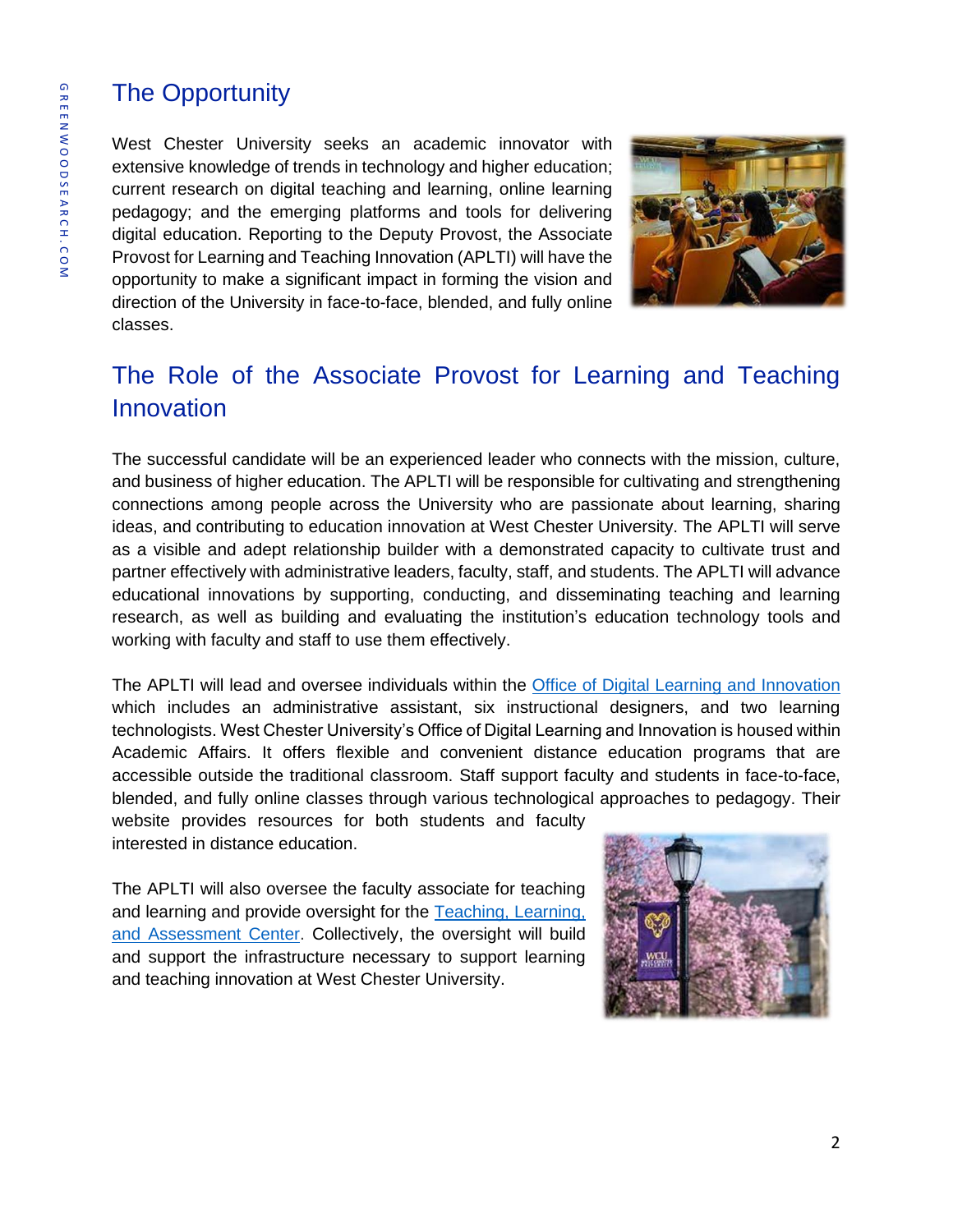## Professional Qualifications and Personal Qualities

The ideal candidate will have the following professional qualifications, skills, experience, and personal qualities:

- Leadership experience and knowledge about high-quality instructional delivery (and training) models at institutions and advancing the culture of learning and teaching in the changing landscape of higher education.
- Administrative management experience and strong communication and interpersonal skills.
- Commitment to digital education with the credibility to serve as an internal and external champion of the value of technology as a tool to advance and transform teaching and learning.
- Commitment to diversity, equity, and inclusion in one's work, research, and service.
- Supporting departments, schools, and colleges in offering online and hybrid courses and technologically rich face-to-face academic programs.
- > Preparing instructional faculty and staff for success.
- Creating and leading programs that enhance student learning, retention, graduation, and support faculty and staff professional development.
- Commitment to the principles of universal design to ensure that the procurement of digital tools, the development of digital learning environments, and the use of instructional technology in classrooms is accessible and inclusive of all learners.
- > Faculty experience required.
- Experience working with budgets that include both expense and revenue targets and adjusting priorities / programs to successfully meet budget targets.
- Terminal degree from a regionally accredited institution required. Advanced schooling (i.e. degree, certifications, certificates) in technology and education preferred.



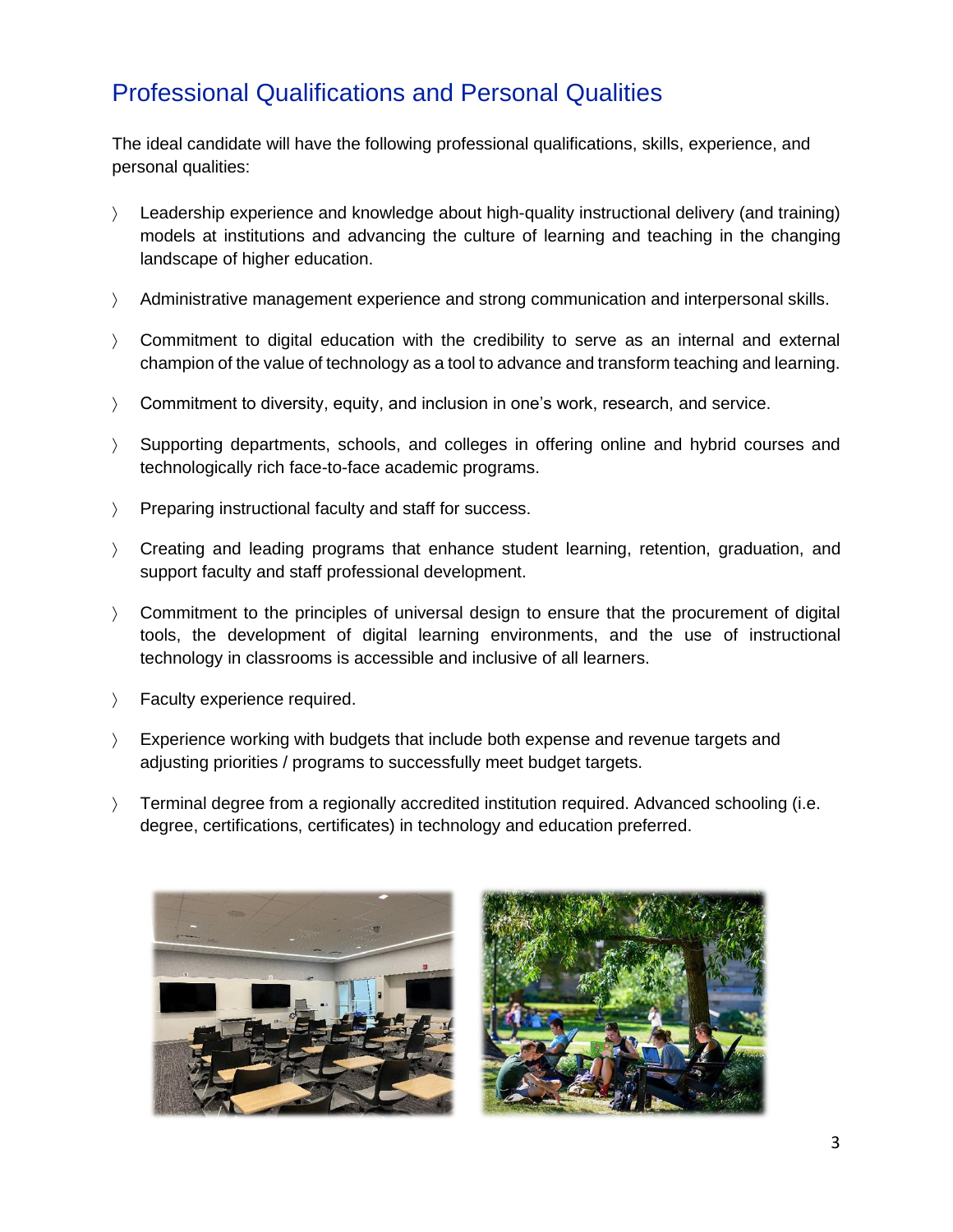

## About West Chester University

Located on 409 beautiful acres in historic and charming West Chester, 25 miles west of Philadelphia, and 17 miles north of Wilmington, Delaware, West Chester University is home to 14,500+ undergraduate and 2,900+ graduate students. This diverse and welcoming student body studies in one of seven colleges: College of Arts and Humanities, College of Health Sciences, College of the Sciences and Mathematics, College of Business and Public Management, College of Education and Social Work, University College, and the Wells School of Music. WCU currently offers 118 baccalaureate, 103 master's, and 4 doctoral degree programs taught by 695 full-time and 298 part-time faculty.

In addition to the main campus in Chester County, West Chester University has a location in Center City, Philadelphia. This location offers bachelor's programs in social work and business management as well as a BSN for the registered nurse program. Three master's programs are offered in social work, public administration, and transformative education and social change. The Associate Provost for Learning and Teaching Innovation will also be responsible for leading initiatives to inform



the teaching and learning practices of the faculty, staff, and students at this location.

West Chester University is committed to promoting diversity and inclusiveness and to cultivating a campus environment that welcomes all. This commitment reflects the diversity theme of [West](https://www.wcupa.edu/president/strategicPlan/default.aspx)  [Chester University's Strategic Plan](https://www.wcupa.edu/president/strategicPlan/default.aspx) and supports initiatives in the [Office for Diversity, Equity, and](https://www.wcupa.edu/_admin/diversityEquityInclusion/)  [Inclusion.](https://www.wcupa.edu/_admin/diversityEquityInclusion/) Additionally, in 2021, WCU joined EAB's [Moon Shot for Equity initiative.](https://eab.com/moon-shot-for-equity/) This initiative is designed to support faculty, students, and staff in closing the equity gaps at the institution within the next 10 years.

WCU also serves its students and local community with speech/hearing, autism, and reading clinics; a planetarium; the library; and an extensive music library. The university provides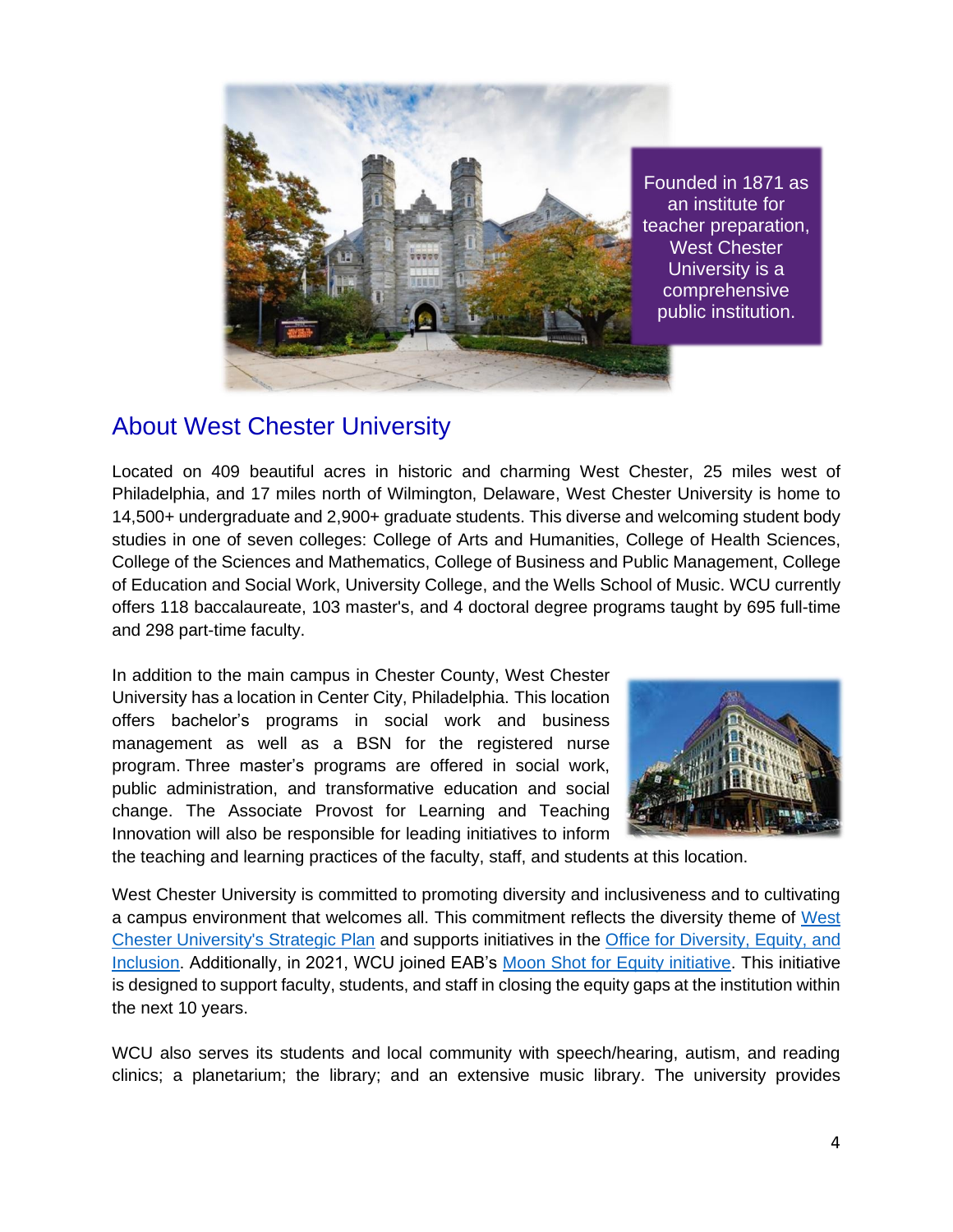unrivaled cultural opportunities to the residents of Chester County and beyond. The performing and visual arts programs are among the best in the country.

In the most recent update of the Carnegie Classification of Institutions of Higher Education, which was posted for a public-review period in December of 2021, West Chester University was reclassified from Master's Colleges & Universities – Larger Programs (M1) to Doctoral Universities – High Research Activity (R2). The University's new 2021 classification took place during Carnegie's most recent three-year cycle of evaluation. WCU is accredited by the Middle States Commission on Higher Education (MSCHE), and its programs by 20 accrediting bodies. The University's professional education programs are accredited by the



Council for the Accreditation of Educator Preparation (CAEP) and approved by the Pennsylvania Department of Education. Recognized education programs are accredited by an additional nine organizations.

West Chester University made the Top 10 on U.S. News & World Report's 2021 list of Top Public Regional Universities North, rising to #10 from #12 in 2020. It advanced up to #50 among Regional Universities North (both public and private institutions) from #55 in 2020 and is listed among the top 25 Best Colleges for Accolades: Veterans (Regional Universities North). In 2020, Money magazine ranked West Chester

University as one of the Top 175 Best Value Colleges in America.

## The City of West Chester

West Chester University is in Chester County, PA which is ranked #1 Tech Hub in the state of Pennsylvania. West Chester is a borough and the county seat of Chester County and is located 25 miles west of Philadelphia and 17 miles north of Wilmington, Delaware. Chester County residents are ranked as the wealthiest, healthiest, and best educated in the State of Pennsylvania. 94% of Chester County residents graduate from high school and 48% of all residents have a bachelor's degree or better.



#### Diversity (Fall 2020):

- 73.7% White
- 11.6% Black or African American
- 5.66% Hispanic or Latino
- Students come from 74 different countries and 29 states

#### Students (Fall 2020):

Enrollment: 17,552

- $\angle$  14,592 undergraduate students
- 2,960 graduate students

#### Undergraduates:

- $\angle$  40% male
- 60% female
- 22.3% students of color

- Designated a Military Friendly School by *Victory Media*, publisher of GI Jobs magazine
- > The average first-year student retention rate is 85%